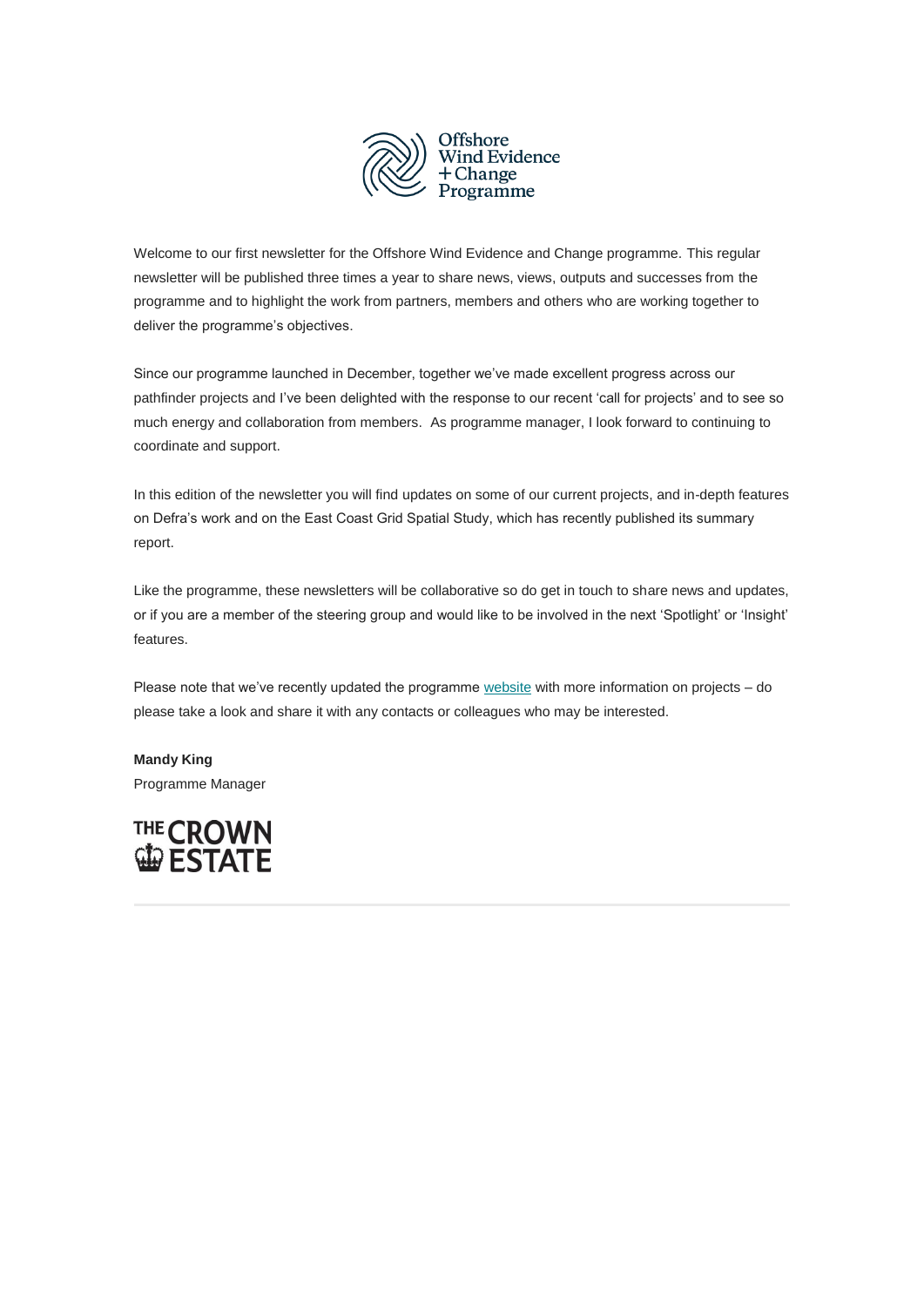## **Latest programme news**



**East Coast Grid Spatial Study**: This pathfinder project published its outcomes in late April and will support offshore wind planning and delivery around the busy east coast of England. The study will help build understanding of the interactions that future offshore wind farms on the east coast are likely to face when connecting into the electricity network – such as environmental constraints or access to suitable landing points. It considered whether alternative approaches to grid connection can mitigate future development impacts. This study has been delivered with National Grid Electricity System Operator (ESO), National Grid Electricity Transmission and The Marine Management Organisation.

## **[Read more](https://www.thecrownestate.co.uk/en-gb/what-we-do/on-the-seabed/offshore-wind-evidence-and-change-programme/offshore-wind-evidence-and-change-programe-themes-and-projects/offshore-wind-evidence-and-change-programme-finding-space-for-offshore-wind/)**



**Offshore Wind Environmental Evidence Register:** This project will build – for the first time – a publicly accessible UK-wide register of evidence gaps and relevant research projects across three areas – the seabed, marine mammals and seabirds. Defra is leading the development of the register, which will be delivered by JNCC. You can view the initial register on the Marine Data Exchange [here.](https://protect-eu.mimecast.com/s/f_CFCoQN5sr51n4f18uWB?domain=marinedataexchange.co.uk)

## **[Read more](https://protect-eu.mimecast.com/s/f_CFCoQN5sr51n4f18uWB?domain=marinedataexchange.co.uk)**



**Offshore wind knowledge and evidence hub:** This new project started in May. It will bring together all relevant offshore wind data into a new single, authoritative source of knowledge and evidence on which to base future offshore wind assessments. This will help to improve EIA decision making and reduce the burden of the EIA process by ensuring documents are accurate and proportionate in assessing the environmental impacts of offshore wind farms, and how they can be mitigated. The project is led by The Crown Estate and the Institute of Environmental Management and Assessment (IEMA) with support from others.

### **[Read more](https://www.thecrownestate.co.uk/en-gb/what-we-do/on-the-seabed/offshore-wind-evidence-and-change-programme/offshore-wind-evidence-and-change-programe-themes-and-projects/improving-understanding-of-environmental-impacts/)**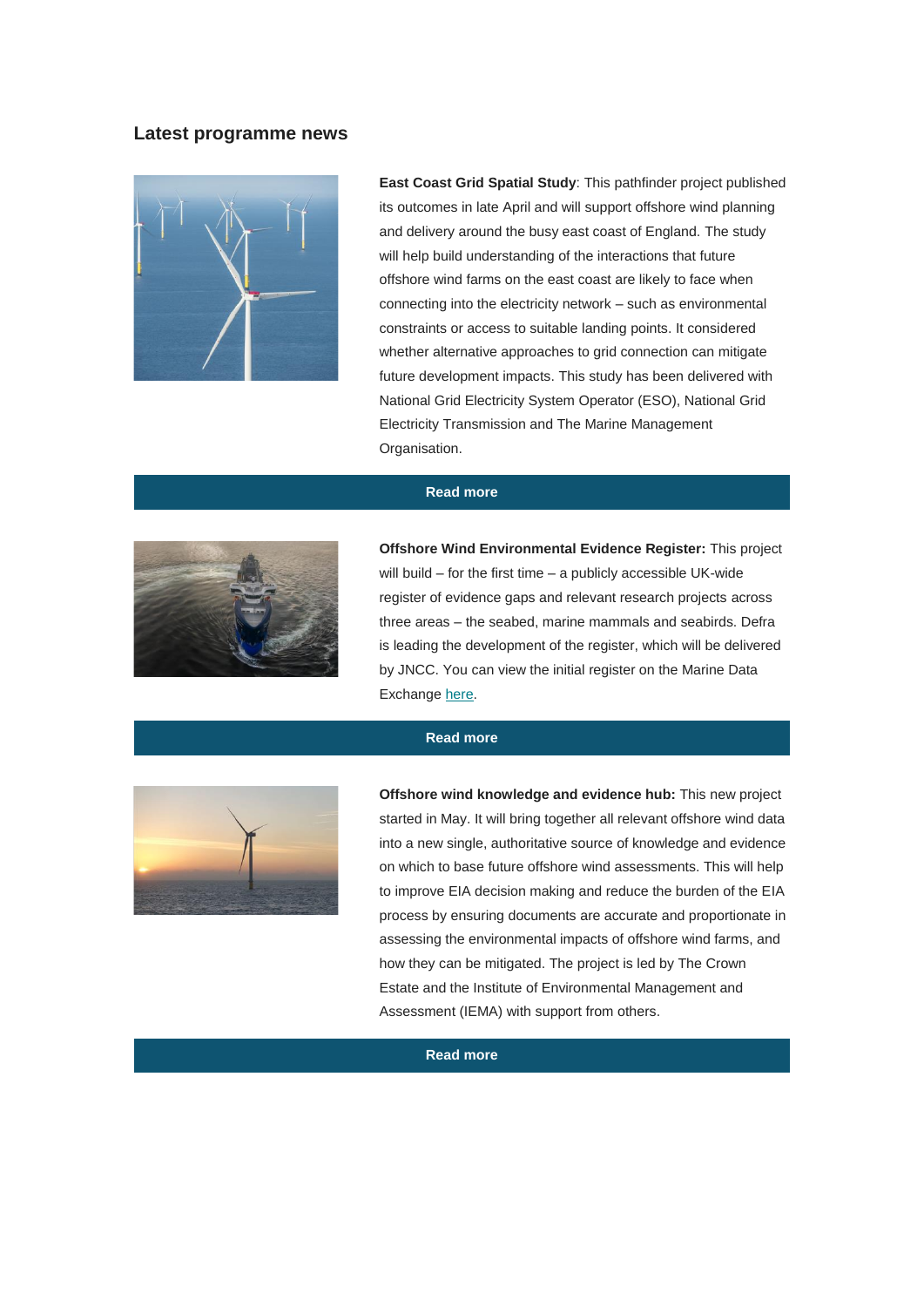

**May Programme Steering Group meeting:** Over 27 organisations came together for the second Programme Steering Group meeting of 2021. During the meeting, partners and members explored current project proposals and discussed future priorities including how the programme can support decision making, improve co-ordination with other sector activity and drive positive change. The next meeting is scheduled to take place on 16 September 2021 – we look forward to seeing members there.

## **[Read more](https://www.thecrownestate.co.uk/en-gb/what-we-do/on-the-seabed/offshore-wind-evidence-and-change-programme/offshore-wind-evidence-and-change-programme-meetings/)**



#### **Project insight – East Coast Grid Spatial Study**

*This edition, we caught up with Richard Clay, Senior Energy Policy & Regulation Manager at The Crown Estate, to gain a project insight into the East Coast Grid Spatial Study.*

### **What are the key outputs from the study?**

The study had three key aims. Firstly, to develop a deeper understanding of potential terrestrial and marine constraints that future offshore wind farms connecting into the east coast of England (from Lincolnshire to Essex) are likely to face as and when grid connection solutions are developed under the prevailing radial connection model.

Secondly, to assess the risks and issues to deployment of offshore wind projects driven by constraints, and finally, to consider if a coordinated or integrated approach to offshore transmission could mitigate those risks and issues. You can find the summary report outlining the approach and findings on the Offshore Wind Evidence and Change Programme page on our website.

# **How will the outputs support the programme ambitions around change?**

The project provides a new evidence base on the impacts potential terrestrial and marine constraints could have on how and where future offshore wind projects could connect within the study area covered.

This is an extremely important dynamic in the context of the expected significant growth in offshore wind in the UK over the coming decades. We've discussed this work extensively with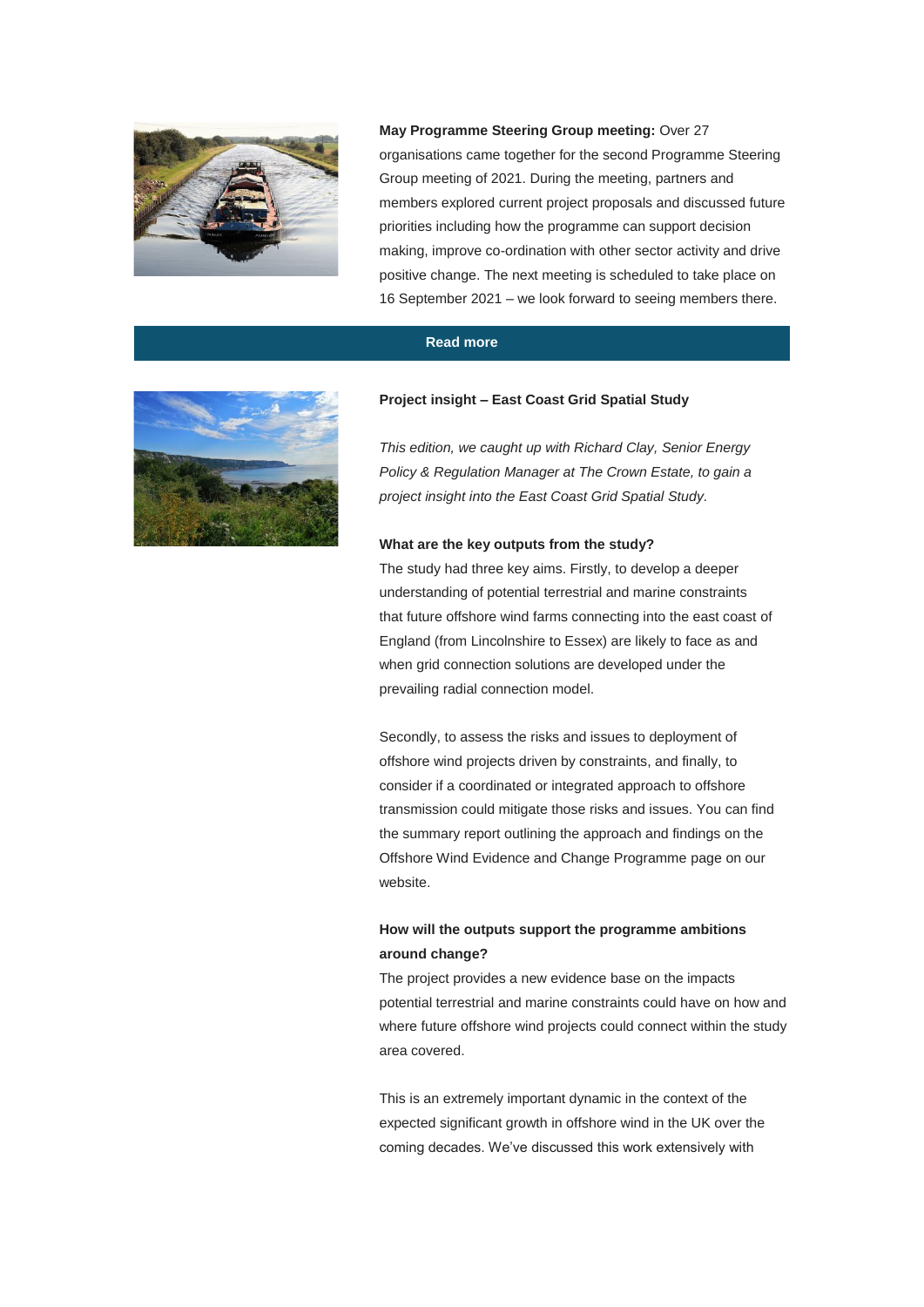BEIS and Ofgem in the context of the Offshore Transmission Network Review (OTNR), and the outputs are an important evidence point into that major policy programme. We're really pleased to see that the OTNR now includes specific reference to the importance of environmental issues in decision-making, alongside economic and technical factors.

### **How was the project delivered?**

The project was scoped and delivered in partnership with National Grid Electricity System Operator, National Grid Electricity Transmission and the Marine Management Organisation. We appointed specialist consultancy AECOM to deliver the work, which including engaging with a range of relevant stakeholders.

# **Are there any lessons to share with other members delivering other projects?**

It's fair to say that delivering this project has been a journey of discovery, both in terms of the technical content but also in terms of delivering in partnership. One of the keys to the success of this was the work that was done up front by the partners, in defining what it was we wanted to explore and detailing specific and targeted questions. This informed a robust scope of work for the consultants and helped enormously in the management of the work. The early work was definitely worth the effort!

### **What are you focusing on next?**

We are now socialising the outputs of this study with key stakeholders, including relevant Government departments and agencies. We're also considering whether similar studies could be undertaken in other regions, and decisions on this will come forward later in the year.



### **Spotlight on – Defra**

*Each newsletter, we'll be shining a spotlight on one of the programme partners or members. For this edition, we heard from the Defra team about their role and why they're involved in the programme.*

Defra is delighted to be a partner in the The Crown Estate's Offshore Wind Evidence and Change programme. We are committed to supporting delivery of the Government's ambitions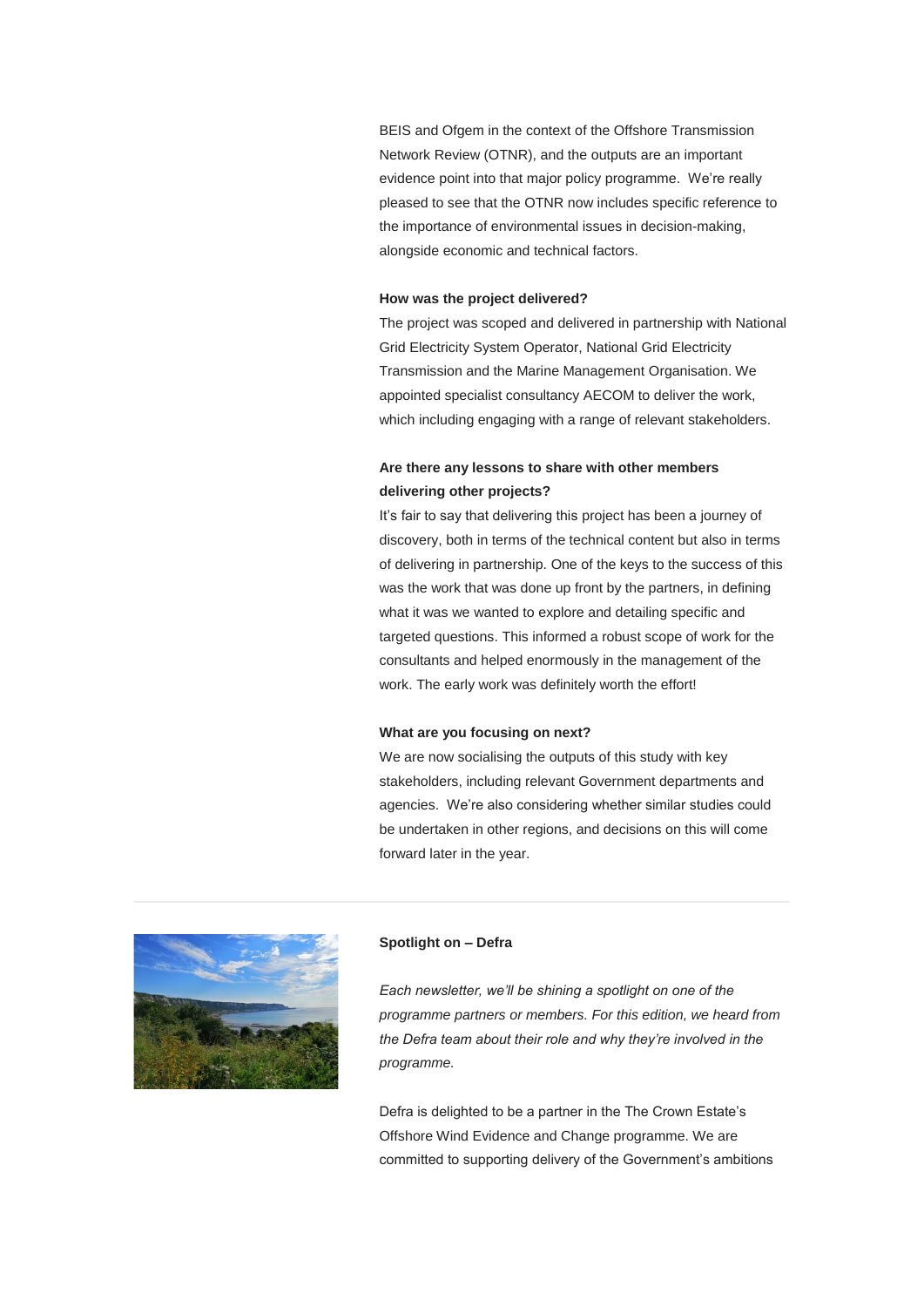for offshore wind, recognising that this must be delivered in a way that supports the Government's commitments to protect and enhance the marine environment.

To enable Government and industry to balance these priorities, evidence on the impact of offshore wind farms on the marine environment is crucial.

In November 2020, Defra launched the Offshore Wind Enabling Actions Programme (OWEAP), designed to increase understanding of the environmental impacts of offshore wind and find strategic solutions to manage and mitigate impacts in order to reduce barriers to this expansion. Partnering with The Crown Estate and BEIS in the programme enables us to amplify this work and work together on our closely aligned objectives focused on collecting robust evidence and filling strategic evidence gaps to improve our understanding of environmental impacts, enable delivery of net gain in the marine environment and enable the use of derogations in consenting.

OWEAP currently lead on two major programme projects: the cross-Government derogation group and the Offshore Wind Environmental Evidence Register, as well as inputting to wider programme activities including its extensive research programme.

# **Dates for your diary**

- 16 September 2021 Programme Steering Group meeting
- $\bullet$  July to December 2021 (for projects of £50,000 £500,000 value) 2<sup>nd</sup> call for projects

# **And finally..**



#### *'Pier nursery'*

A reminder that man-made structures can be important for our precious marine life. This was the winner of the Underwater Photography competition back in 2020 – British Waters Living Together category, sponsored by The Crown Estate. Congratulations to the photographer, Dan Bolt!